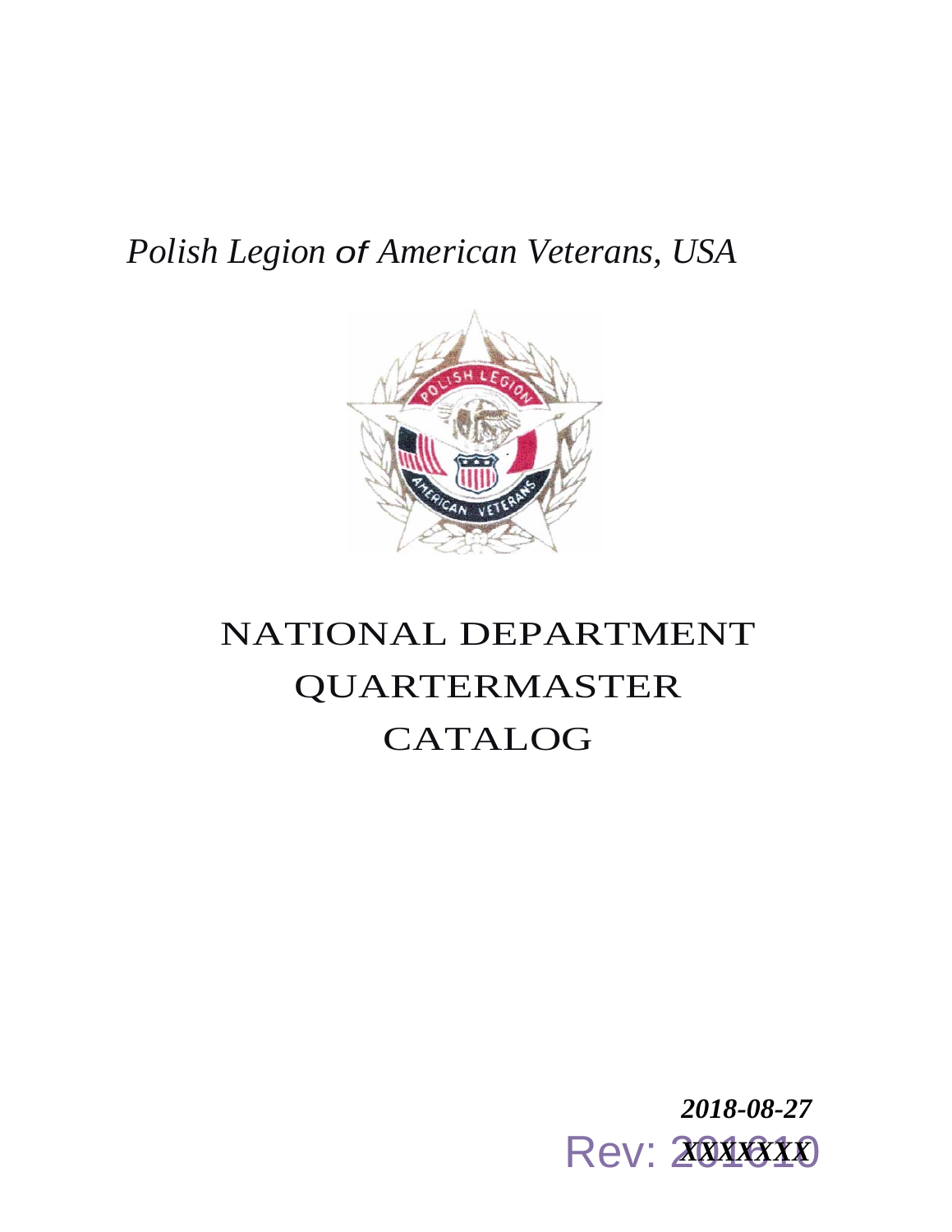## Polish Legion of American Veterans, USA

National Quartermasters Price List March 2016

| <b>PLAV</b> |                                                 |               |                       |
|-------------|-------------------------------------------------|---------------|-----------------------|
| Catalog no. |                                                 | Price USD     |                       |
|             | 100 PLAV Lapel Ornament                         |               | <b>\$8XXX \$11.00</b> |
|             | 101 Commander Ornament                          | \$7.00        |                       |
|             | 102 Past Commander Ornament                     | \$7.00        |                       |
|             | 103 PLAV Membership Pin                         | \$15.00       |                       |
|             | 104 PLAV Continuous Membership Pin              | \$15.00       |                       |
|             | 105 Past Post Commander Ornament                | \$23.00       |                       |
|             | 106 Past State Commander Pin                    | \$23.00       |                       |
|             | 107 Hospital Volunteer Pin                      | \$15.00       |                       |
|             | 108 Life Membership Pin                         | \$16.00       |                       |
|             | 109 American Flag Patch (specify Left or Right) | \$5.00        |                       |
|             | 110 Discontinued                                |               |                       |
|             | 111 Discontinued                                |               |                       |
|             | 112 PLAV Regulation Cap w/Patch                 | \$35.00       |                       |
|             | Embroidered Numbers/Letters each                | \$0.70        |                       |
|             | 113 PLAV Patch                                  | \$3.50        |                       |
|             | 114 PLAV Patch 2 1/2"                           | \$6.00        |                       |
|             | 115 PLAV Patch 3 1/2"                           |               |                       |
|             | 116 PLAV Patch 6"                               |               |                       |
|             | 117 POW Patch                                   | \$6.00        |                       |
|             | 118 WWII Cap Pin                                | \$4.00        |                       |
|             | 119 Life Membership Cap Ornament                | \$6.00        |                       |
|             | 120 Armed Forces Pewter Tack Pin                | \$5.50        |                       |
|             | 121 WWII Memorial Pin                           | \$8.00        |                       |
|             | 122 Korean War Memorial Pin                     | \$8.00        |                       |
|             | 123 Vietnam Memorial Pin                        | \$8.00        |                       |
|             | 124 Color Guard Embroidered Patch               | \$5.25        |                       |
|             | 125 Discontinued                                |               |                       |
|             | 126 PLAV Commendation/Apreciation Medal         | <b>SYEKOK</b> | \$33.00               |
|             | 127 PLAV Medal (Clutch back 1 1/2" pin)         | \$30.00       |                       |
|             | 128 PLAV Medal (Adhesive back)                  | \$30.00       |                       |
|             | 129 PLAV Service Ribbons                        | \$2.00        |                       |
|             | 130 Discontinued                                |               |                       |
|             | 131 POW Streamer (for Post colors)              | \$8.50        |                       |
|             | 132 PLAV / Polish Eagle Golf Shirt (red)        | \$30.00       |                       |
|             | 133 Official PLAV Colors Post/Blue State/White  | \$600.00      |                       |
|             | Double side read                                | \$1,000.00    |                       |
|             | 134 Sons/Grandsons Auxiliary Patch 3 1/2"       | \$7.00        |                       |
|             | 135 Sons/Grandsons Auxiliary Patch Cap 2 1/2"   | \$5.00        |                       |
|             | 137 PLAV Banner (Home, Post, Cemetery)          |               |                       |
|             | 138 POW 3" Vinyl Peel Off Sticker               | \$3.00        |                       |
|             | 139 Post Everlasting Resolution 8 1/2" X 14"    | \$5.00        |                       |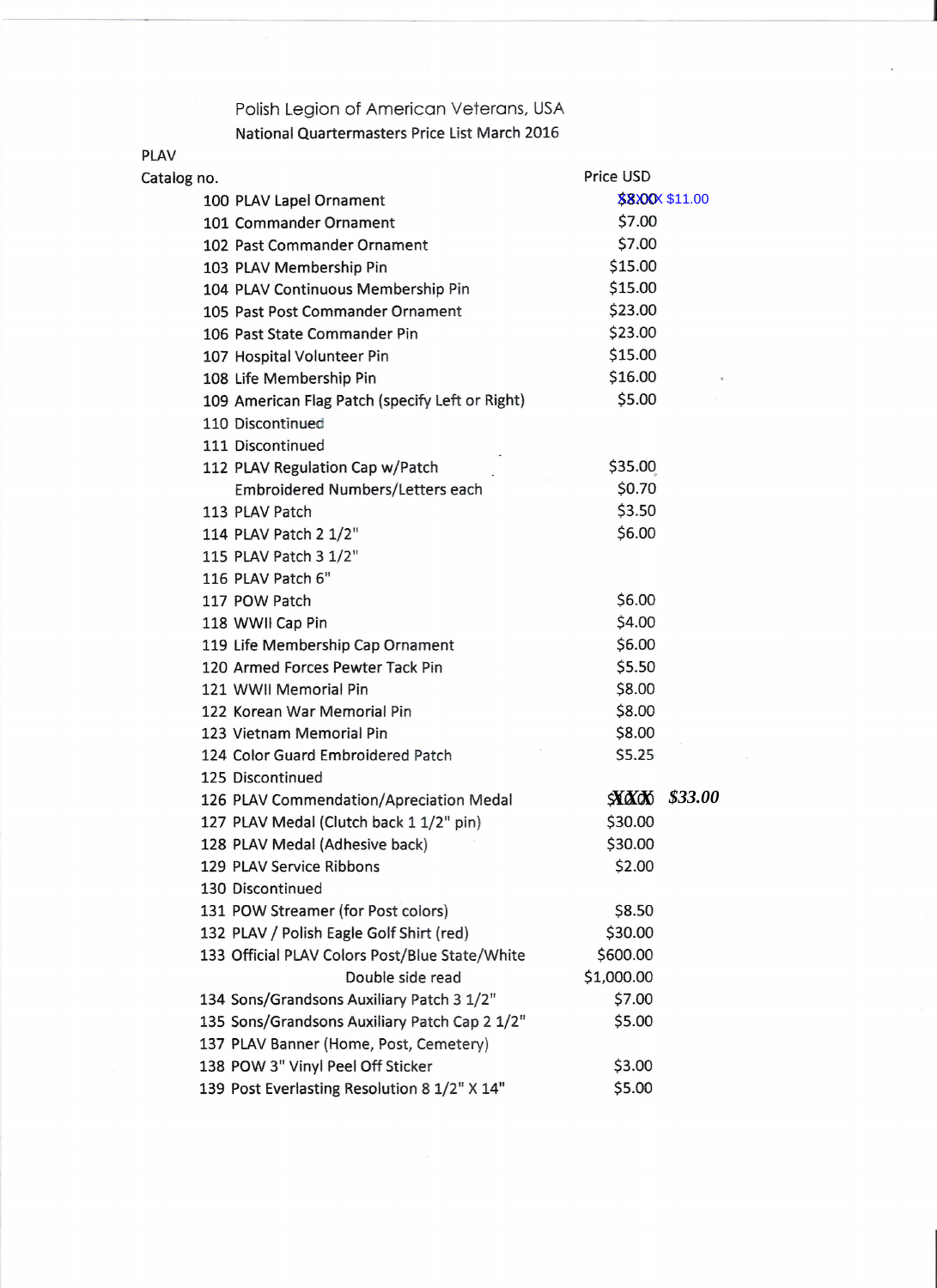

#100

#101

#103

PLAY Membership Pin



| <b>PLAY Lapel Ornament</b> |  |  |
|----------------------------|--|--|
|                            |  |  |
|                            |  |  |



| #102 |  |
|------|--|
|      |  |

Commander Ornament ........................................................ \$7.00







(cap & coat} ........................................................................\$15.00

#105 Past Post Commander Pin ................................................. \$23.00

| #106 |  |
|------|--|
|      |  |
|      |  |

#107 Hospital Volunteer Pin ........................................................\$15.00





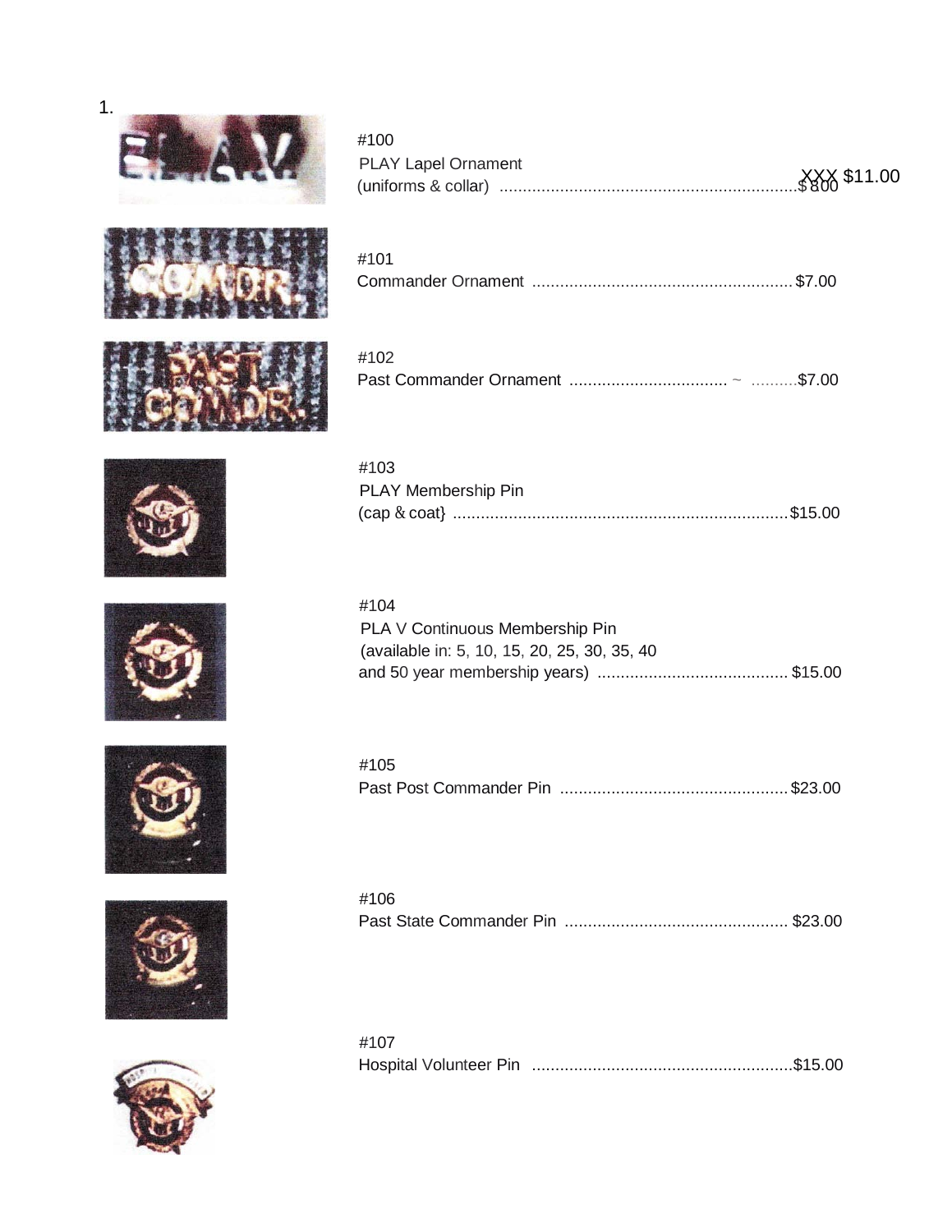



American Flag Patch (specify left or right side) ......................................................... \$5.00

Life Member Pin ......................................................................\$16.00



#110 3" Peel Off Window Stick Discontinued

#108

#109

**MEMBER** 



#111 Large 6" "Member Supporter Decal" Discontinued



| #112                                           |  |
|------------------------------------------------|--|
|                                                |  |
| PLAV Patch 2 1/2 "                             |  |
| Embroidered numbers and/or letters \$0.70 each |  |



| #113 |  |
|------|--|
|      |  |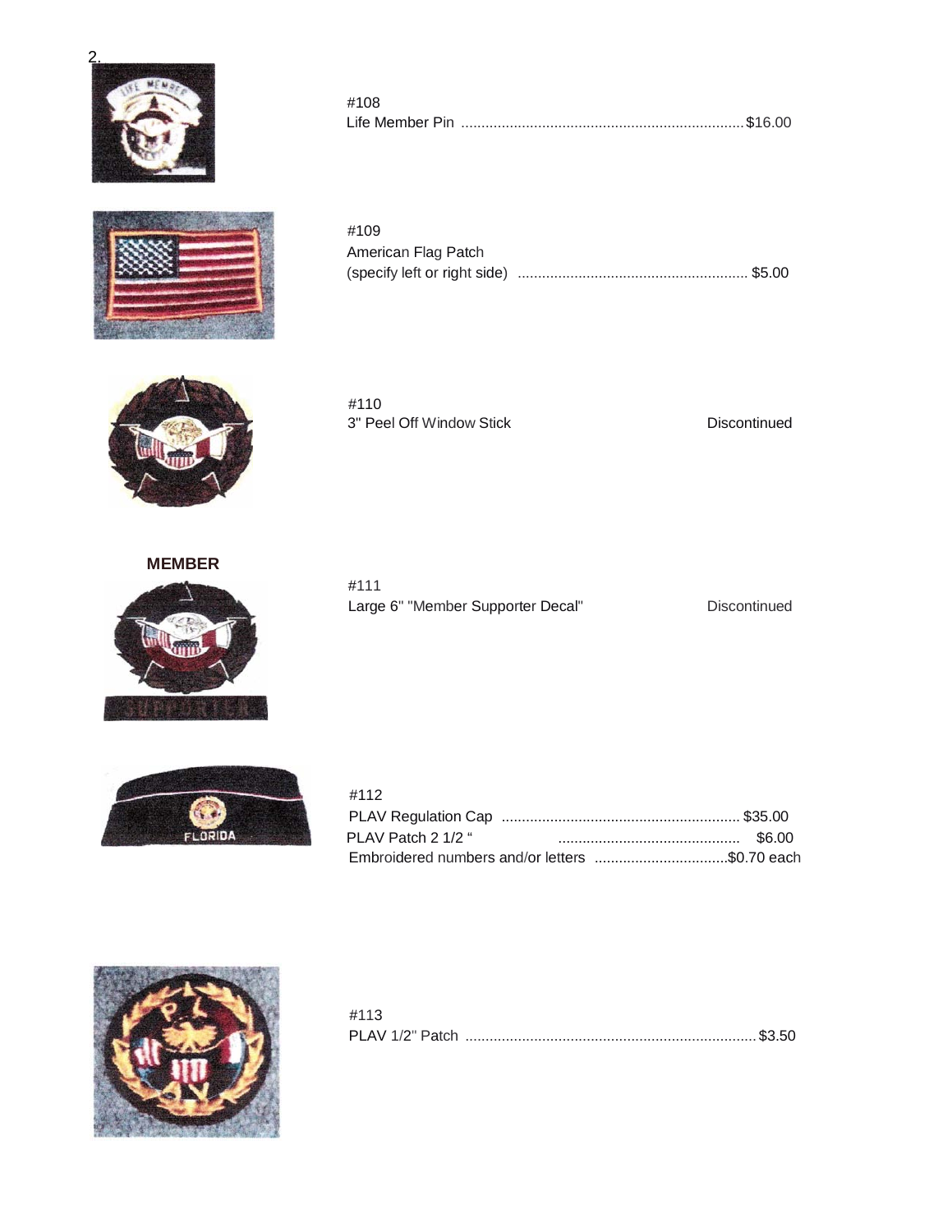

| #114 |  |
|------|--|
|      |  |



#115 PLA V 3 1/2" Patch



#116 PLAV 6" Patch



| #117 |  |
|------|--|
|      |  |





| #118                                                |  |
|-----------------------------------------------------|--|
|                                                     |  |
| (also available: Korea, Viet Nam, or Persian Gulf.) |  |
| Specify which war or conflict when ordering)        |  |

| #119 |  |
|------|--|
|      |  |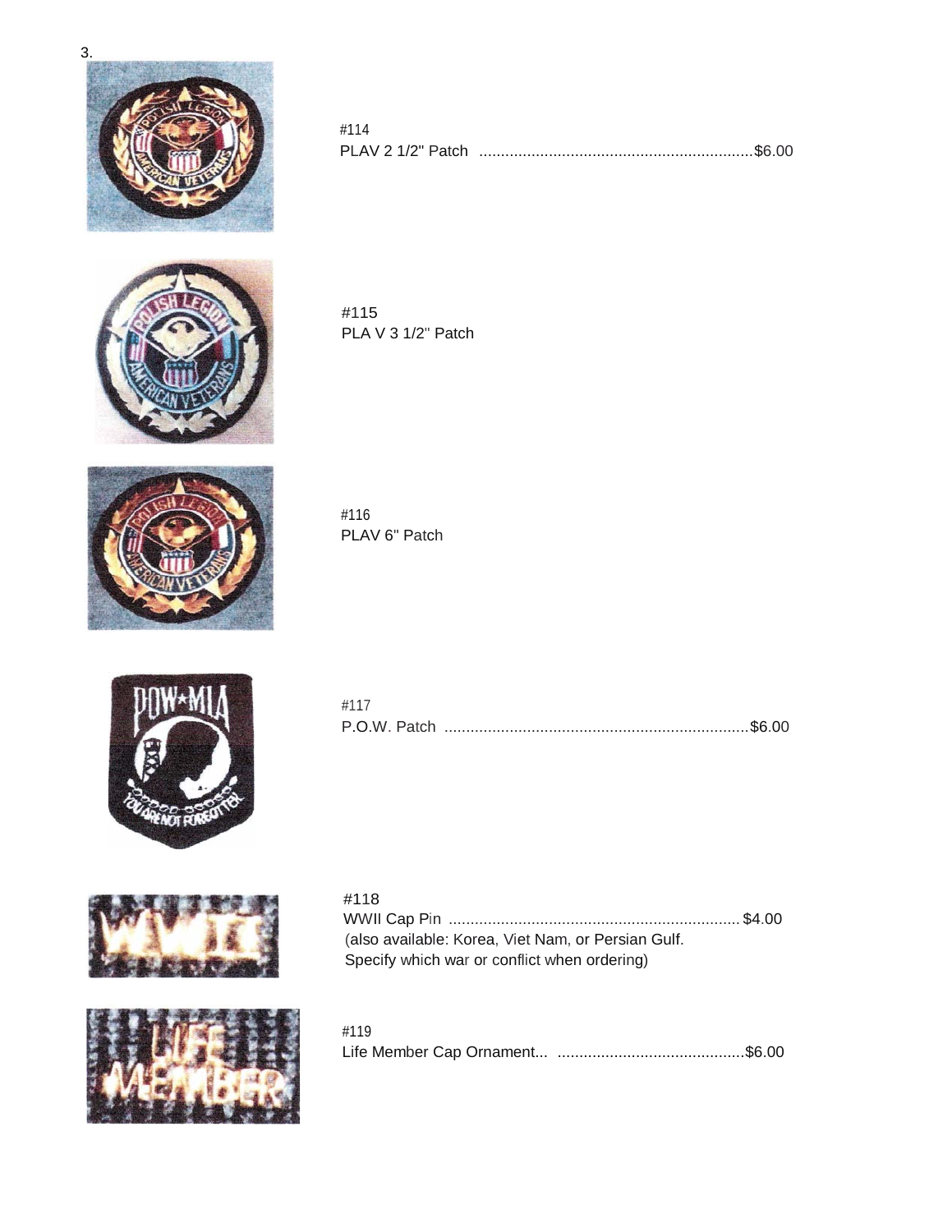













| #120                            |  |
|---------------------------------|--|
|                                 |  |
| (specify Army, Navy, Air Force, |  |
| Marines or Coast Guard)         |  |

| #121 |  |
|------|--|
|      |  |

| #122 |  |
|------|--|
|      |  |

| #123 |  |
|------|--|
|      |  |

| #124 |  |
|------|--|
|      |  |

| #125                           |              |
|--------------------------------|--------------|
| PLAV Note Cards with Envelopes | Discontinued |



#126 PLAV Commendation / Appreciation Medal

*XXX \$33.00*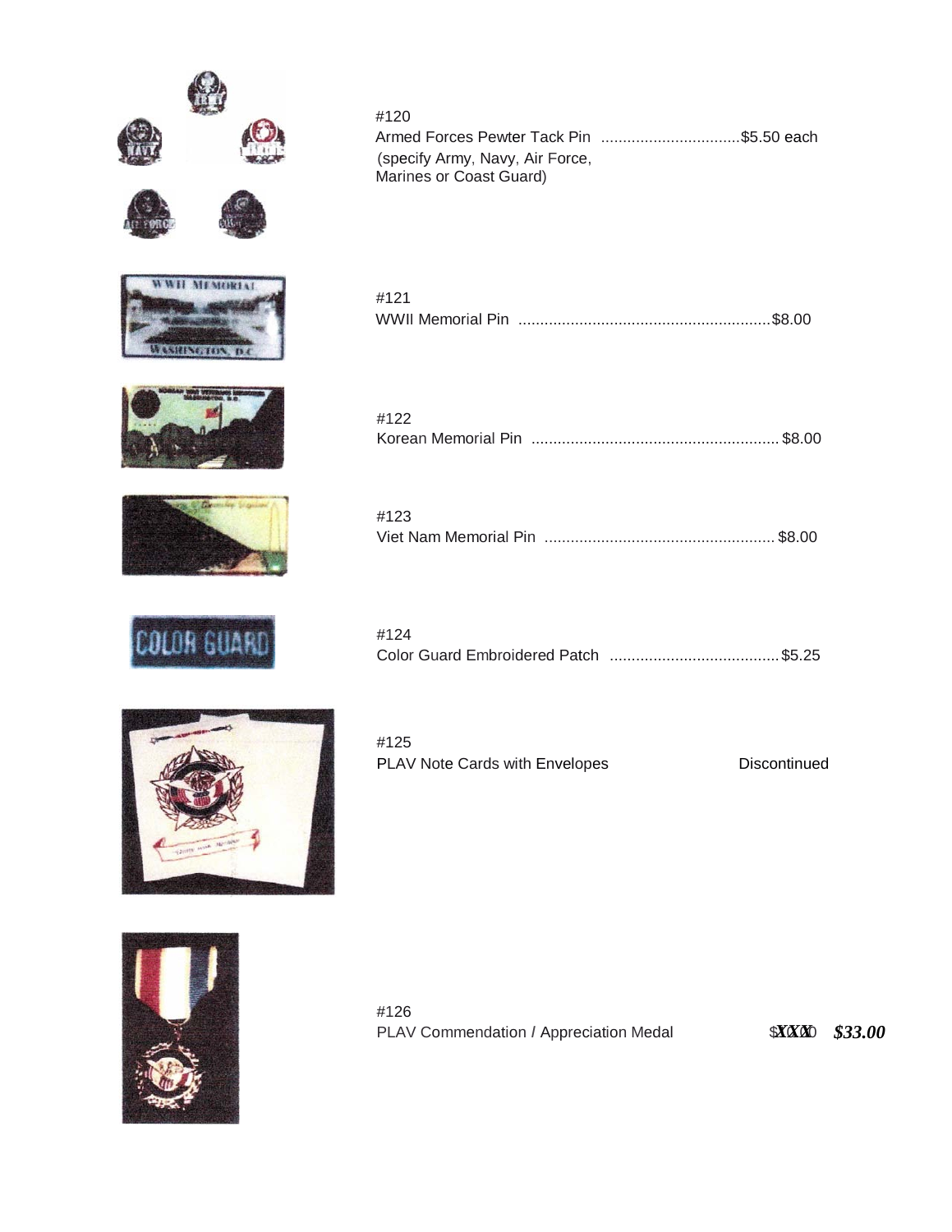

| #127<br>PLAV Clutch Back Large 1 1/2" Pin | \$30.00 |
|-------------------------------------------|---------|
| #128                                      |         |
| PLA V Adhesive Back Medal                 |         |
| (for plaques)                             | \$30.00 |

#129 PLAY Service Ribbons (specify RedlWhite or RedlWhite/Red) ....................... \$2.00 each



| #130                             |                     |
|----------------------------------|---------------------|
| PLAY Miniature Desk Top Flag Set | <b>Discontinued</b> |





| #131 |  |
|------|--|
|      |  |
|      |  |

| #132                                   |  |
|----------------------------------------|--|
| PLAY / Polish Eagle Golf Shirt         |  |
| $(\text{red only})$ . $\ldots$ \$30.00 |  |



| #133                             |           |
|----------------------------------|-----------|
| <b>Official PLAY Post Colors</b> |           |
| Post: Blue State: White          |           |
|                                  |           |
| Double side read                 | \$1000.00 |

 $1.$   $-$